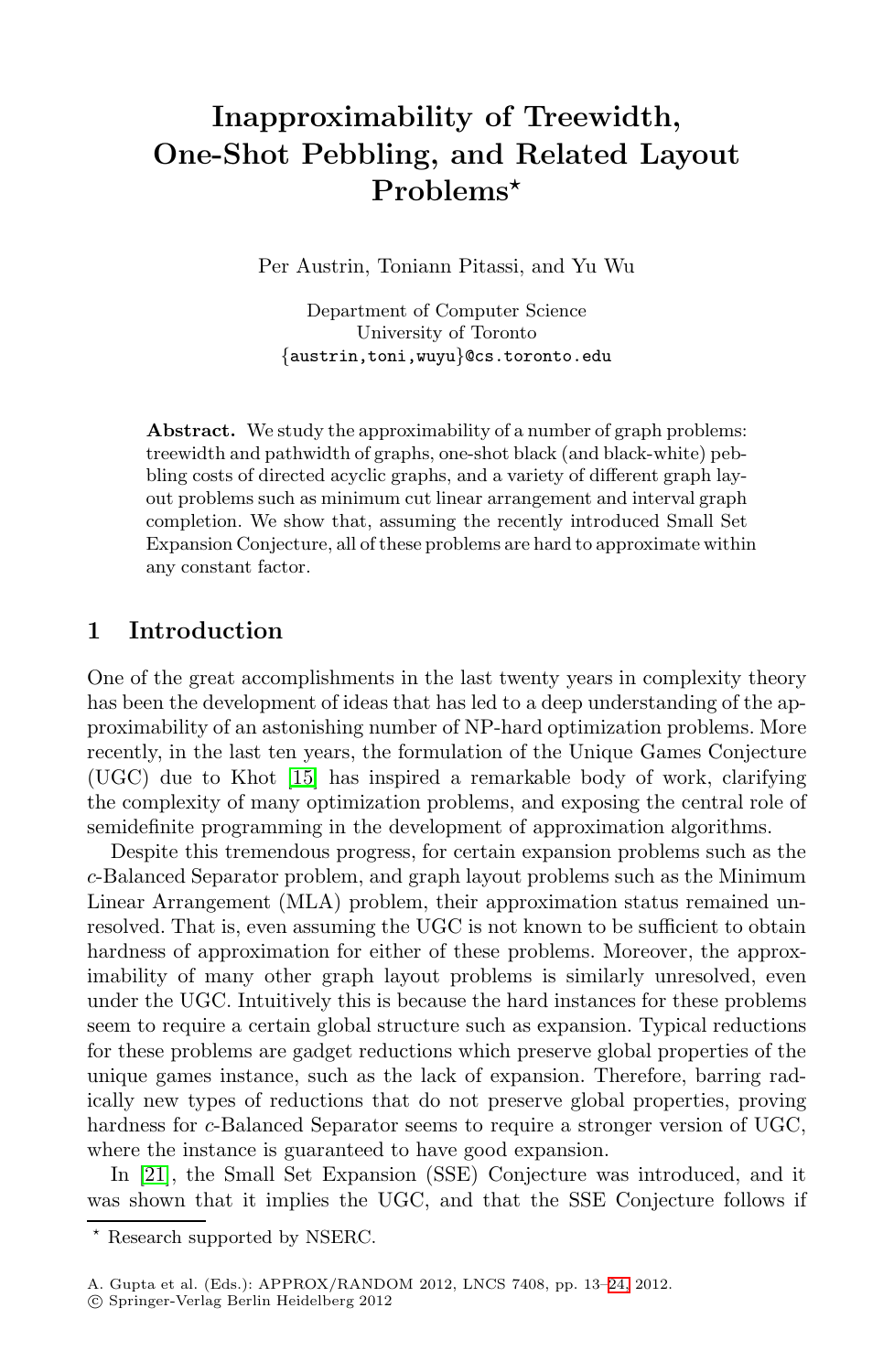one assumes that the UGC is true for somewhat expanding graphs. In followup work by Raghavendra et al. [22], it was shown that the SSE Conjecture is in fact equivalent to the UGC on somewhat expanding graphs, and that the SSE Conjecture implies hardness of approximation for c-Balanced Separator and MLA. In this light, the Small Set Expansion conjecture serves as a natural unified conjecture that yields all of the implications of UGC and also hardness for expansion-like problems that appear to be beyond the reach of the UGC.

In this paper, we study the approximability of a host of such graph layout problems, including: treewidth and pathw[idt](#page-10-0)h of graphs, one-shot black and [b](#page-11-1)lack-white pebbling, Minimum Cut Linear Arrangement (MCLA) and Interval Graph Completion (IGC). We prove that all of these problems are SSE-hard to approximate to within any constant factor. Our main contributions, giving SSE-hardness of approximation for all of the graph layout problems mentioned above, are described in the following subsections. For all of these problems, no evidence of hardness of approximation was known prior to our results.

It should be noted that the status of the SSE Conjecture is very open at this point. In particular, by the recent result o[f A](#page-11-2)r[ora](#page-11-3) et al. [3] (see also subsequent work [5, 14]), it has algorithms running in subexponential time. Still, despite this recent progress providing negative evidence against the SSE Conjecture, it remains open, and we think that investigating what open problems in approximability we can show SSE-hardness for is a worthwhile venture.

#### **1.1 Width Parameters of Graphs**

The *treewidth* of a graph, introduced by Robertson and Seymour [24, 25], is a fundamental parameter of a graph that measures how close a graph is to being a tree. The concept is very important si[nce](#page-11-4) problems of small treewidth can usually be solved efficiently by dynamic programming. Indeed, a large body of NP-hard problems (including all problems definable in monadic second-order logic [11]) are solvable in polynomial time and often even linear time on graphs of bounded treewidth. [Exa](#page-7-0)mples of such optimization [pr](#page-10-1)oblems include finding a maximum independent set or a Hamiltonian cycle in a graph. In machine learning, tree decompositions play a key role in [th](#page-11-5)[e d](#page-11-6)[ev](#page-11-4)elopment of efficient algorithms for fundamental problems such as probabilis[tic i](#page-11-6)nference, constraint satisfaction and query optimization. (See the excellent survey [8] for motivation, including theoretical as well as practical applications of treewidth.)

The complexity of approximating treewidth i[s](#page-11-5) a longstanding open problem. Determining the exact treewidth of a graph and producing an associated optimal tree decomposition (see Definition 2.3) is known to be NP-hard [2]. A central open problem is to determine whether or not there exists a polynomial time constant factor approximation algorithm for treewidth (see e.g., [9, 13, 8]). The current best polynomial time approximation algortihm for treewidth [13], computes the treewidth  $tw(G)$  within a factor  $O(\sqrt{\log tw(G)})$ . On the other hand, the only hardness result to date for treewidth shows that it is NP-hard to compute treewidth within an *additive* error of  $n^{\epsilon}$  for some  $\epsilon > 0$  [9]. No hardness of approximation is known and not even the possibility of a polynomial-time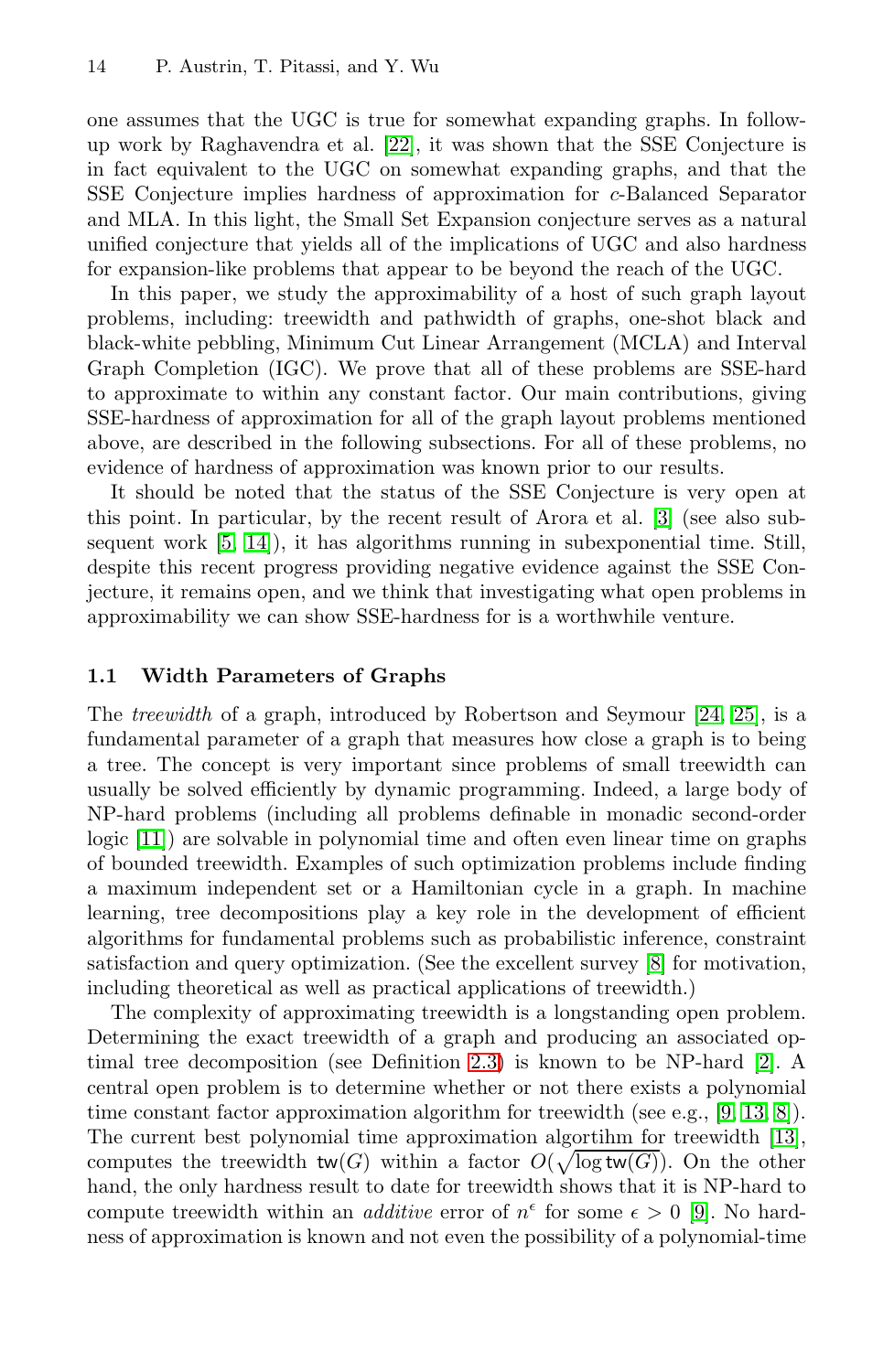approximation scheme for treewidth has been ruled out. In many important special [c](#page-11-7)lasses of graphs, such as planar graphs [27] and H-minor-free graphs [13], constant factor approximations are known, but the general case has remained elusive.

<span id="page-2-0"></span>On the positive side, there is a large body of literature developing fixedparameter algorithms for treewidth. In particular, when the runtime is allowed to be exponential in the  $tw(G)$  $tw(G)$  there are constant factor approximations. Furthermore, even exactly determining the treewidth is fixed-parameter tractable: there is a linear time algorithm for computing the ([exac](#page-11-8)t) treewidth for graphs of constant treewidth [7].

A related graph parameter is the so-called *pathwidth*, which can be viewed as measuring how close G is to a path. The pathwidth  $\mathsf{pw}(G)$  is always at least  $tw(G)$ , but can be much larger. The current state of affairs here is similar as for treewidth; though the current best approximation algorithm only has an approximation ratio of  $O(\sqrt{\log \mathsf{pw}(G)} \log n)$  [13], the best hardness result is NPhardness of additive  $n^{\epsilon}$  error approximation.

Using the recently proposed *Small Set Expansion* (SSE) Conjecture [21] discussed earlier, we show that both  $tw(G)$  and  $pw(G)$  are hard to approximate within any constant factor. In fact, we show something stronger: it is hard to distinguish graphs with small pathwidth from graphs with large treewidth.

**Theorem 1.1.** For every  $\alpha > 1$  there is  $a \, c > 0$  such that given a graph  $G =$  $(V, E)$  *it is SSE-hard to distinguish between the case when*  $\mathsf{pw}(G) \leq c \cdot |V|$  *and the case when*  $tw(G) > \alpha \cdot c \cdot |V|$ *. In particular, both treewidth and pathwidth are SSE-hard to approximate within any constant factor.*

This is the first result giving hardness of (relative) approximation for these problems, and gives evidence that no constant factor approximation algorithm exists for either of them.

#### **1.2 Pebbling Problems**

Graph pebbling is a rich and relatively mature topic in theoretical computer science. *Pebbling* is a game defined on a directed acyclic graph (DAG), where the goal is to *pebble* the sink nodes of the DAG according to certain rules, using the minimum number of pebbles. The rules for pebbling are as follows. A *black pebble* can be placed on a node if all of the node's immediate predecessors contain pebbles, and can always be removed. A white pebble can always be placed on a node, but can only be removed if all of the node's immediate predecessors contain pebbles. A pebbling *strategy* is a process of pebbling the sink nodes in a graph according to the above rules. The *pebbling cost* of a pebbling strategy is the maximum number of pebbles used in the strategy. The black-white pebbling cost of a DAG is the minimum pebbling cost of all possible pebbling strategies. The black pebbling cost is the minimum pebbling cost over all pebbling strategies that only use black pebbles.

Pebbling games were originally devised for studying programming languages and compiler construction, but have later found a broad range of applications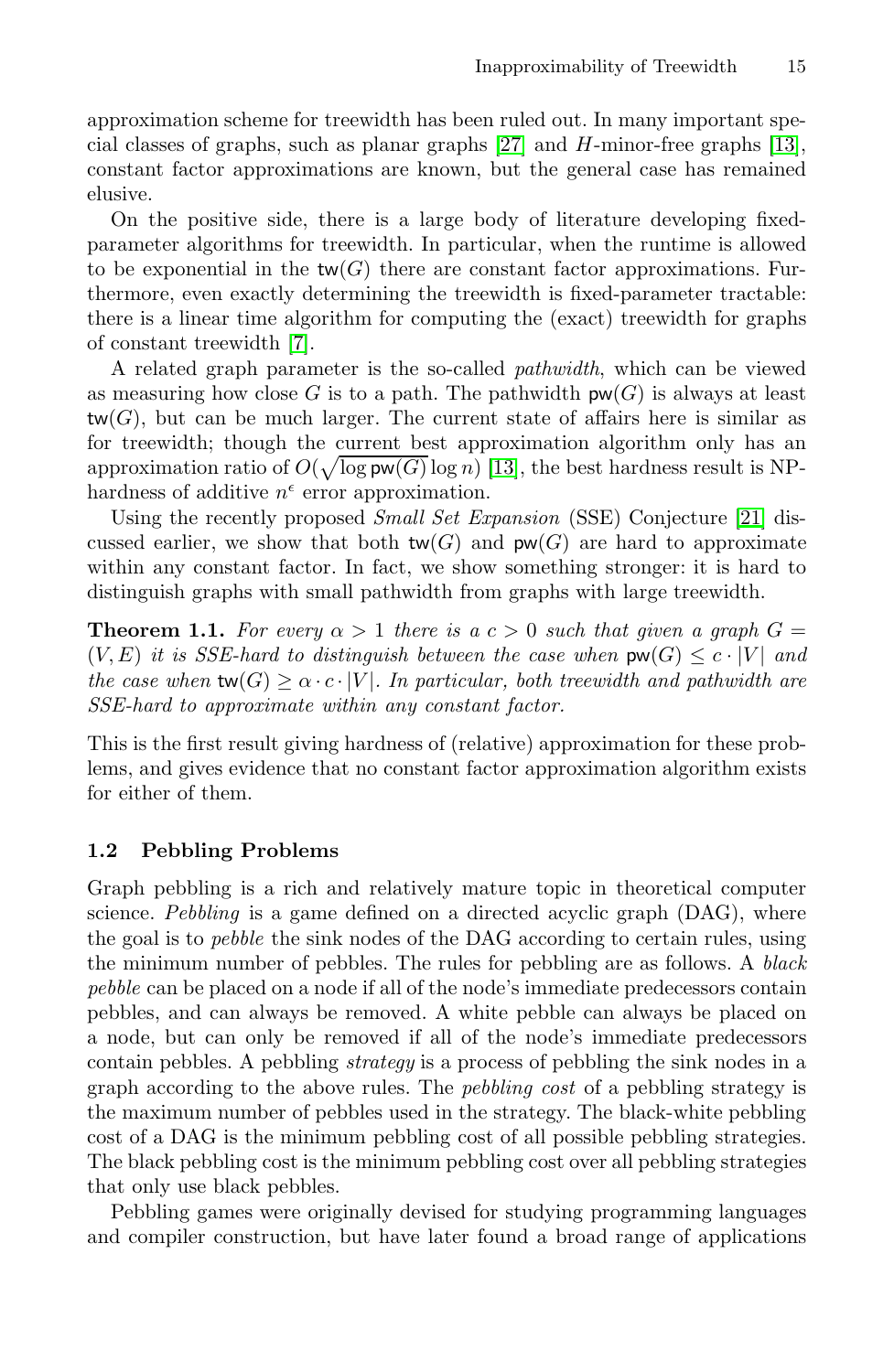in computational complexity theory. Pebbling is a tool for studying the relationship between computation time and space by means of a game played on directed acyclic grap[hs. I](#page-11-9)[t w](#page-11-10)[as e](#page-11-11)mployed to model register allocation, and to analyze the relative power of time and space as Turing machine resources. For a comprehensive recent survey on graph pebbling, s[ee \[](#page-11-12)20].

Apart from the cost of a pebbling, another important measure is the *pebbling time*, which is the number of steps (pebble placements/removals) performed. In the context of measuring memory used by computations, this corresponds to computation time, and hence keeping the pebbling time small is a natural priority. The extreme case of this is what we refer to as *one-shot pebbling*, also known as progressive pebbling (see e.g.,  $[26, 18, 17]$ ). In one-shot pebbling, we have the restriction that each node can be pebbled only once. Note that this restriction can cause a huge increase in the pebbling cost of the graph [19].

<span id="page-3-1"></span><span id="page-3-0"></span>The one-shot pebbling problem is easier to analyze for the following reasons. In the original pebbling problem, in order to achieve the minimum pebbling number, the pebbling time might be required to be exponentially long, which becomes impractical when  $n$  is large. On the other hand, the one-shot pebbling problem is more amenable to complexity theoretic analysis as it minimizes the space used in a computation subject to the execution time being minimum. In particular, the decision problem for one-shot pebbling is in NP (whereas the unrestricted pebbling problems are PSPACE-complete).

<span id="page-3-2"></span>The one-shot black/black-white pebbling problems admit  $O(\sqrt{\log n} \log n)$  approximation ratios. We show that they are SSE-hard to approximate to within any constant factor. For black pebbling we show that this holds for single sink DAGs with in-degree 2, which is the canonical setting for pebbling games (it seems plausible that the black-white hardness can be shown to hold for this case as well, though we have not attempted to prove this).

**Theorem 1.2.** *It is SSE-hard to approximate the one-shot black pebbling problem within any constant factor, even in DAGs with a single sink and maximum in-degree* 2*.*

**Theorem 1.3.** *It is SSE-hard to approximate the one-shot black-white pebbling problem within any constant factor.*

No hardness of approximation result of any form was known for one-shot pebbling problems. We believe that these results can be extended to obtain hardness for more relaxed versions of bounded time pebbling costs as well. We are currently working on this, and have some preliminary results.

## **1.3 The Connection: Layout Problems**

The graph width and one-shot pebbling problems discussed in the previous sections may at first glance appear to be unrelated. However, both sets of problems are instances of a general family of problems, known as *graph layout problems*. In a graph layout problem (also known as an arrangement problem, or a vertex ordering problem), the goal is to find an ordering of the vertices, optimizing some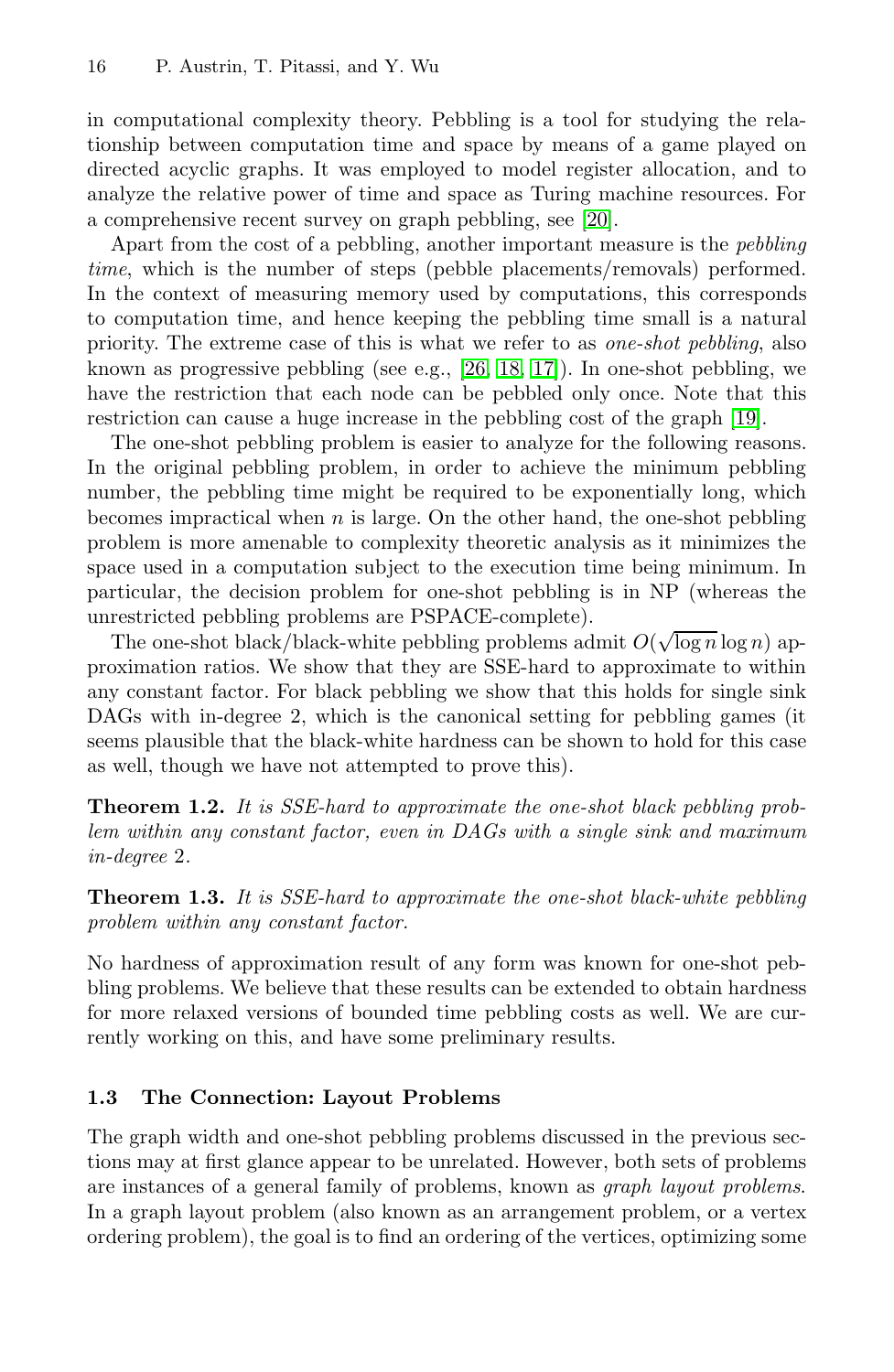condition on the edges, such as adjacent pairs being close. Layout problems are an important class of problems that have applications in many areas such as VLSI circuit design.

A classic example is the *Minimum Cut Linear Arrangement* (MCLA) Problem. In this problem, the objective is to find a permutation  $\pi$  of the vertices V of an undirected graph  $G = (V, E)$ , such that the largest number of edges crossing any poin[t,](#page-11-13)

$$
\max_{i} |\{(u, v) \in E | \pi(u) \le i < \pi(v)\}|,\tag{1}
$$

is minimized. MCLA is closely related to the *Minimum Linear Arrangement* Problem (MLA), in which the max in (1) is replaced by a sum.

The MCLA problem can be approximated to within a factor  $O(\log n \sqrt{\log n})$ . To the best of our knowledge, there is no hardness of approximation for MCLA in the literature. Its cousin MLA was recently proved SSE-hard to approximate within any constant factor [22], and we observe that the same hardness applies to the MCLA problem.

<span id="page-4-0"></span>**Theorem 1.4.** *Assuming the SSE Conjecture, Minimum Cut Linear Arrangement is hard to approximate within any constant factor.*

Another example of graph layout is the *Interval Graph Completion* Problem (IGC). In this problem, the objective is to find a supergraph  $G' = (V, E')$  of G such that  $G'$  is an interval graph (i.e., the intersection graph of a set of intervals on the real line) and of minimum size. While not immediately appearing to be a layout problem, using a simple structural characterization of interval graphs [23[\]](#page-11-14) [on](#page-11-14)e can show that IGC can be reformulated as finding a permutation of the vertices that minimizes the sum over the longest edges going out from each vertex, i.e., minimizing

$$
\sum_{u \in V} \max_{(u,v) \in E} \max \{ \pi(v) - \pi(u), 0 \}. \tag{2}
$$

See e.g., [10]. The current best approximation algorithm for IGC achieves a ratio bee e.g., [10]. The current best approximation algorithm for reconducted a ratio of  $O(\sqrt{\log n} \log \log n)$  [10]. It turns out that the SSE Conjecture can be used to prove super-constant hardness for this problem as well.

**[Theo](#page-4-0)rem 1.5.** *Assuming the SSE Conjecture, Interval Graph Completion is hard to approximate within any constant factor.*

There is a distinction in IGC of whether one counts the number of edges in the final interval graph – this is the most common definition – or whether one only counts the number of edges added to make  $G$  an interval graph (which makes the problem harder from an approximability viewpoint). Our result holds for the common definition and therefore applies also to the harder version.

Theorems 1.4 and 1.5 are just two examples of layout problems that we prove hardness of approximation for. By varying the precise objective function and also considering directed acyclic graphs, in which case the permutation  $\pi$  must be a topological ordering of the graph, one can obtain a wide variety of graph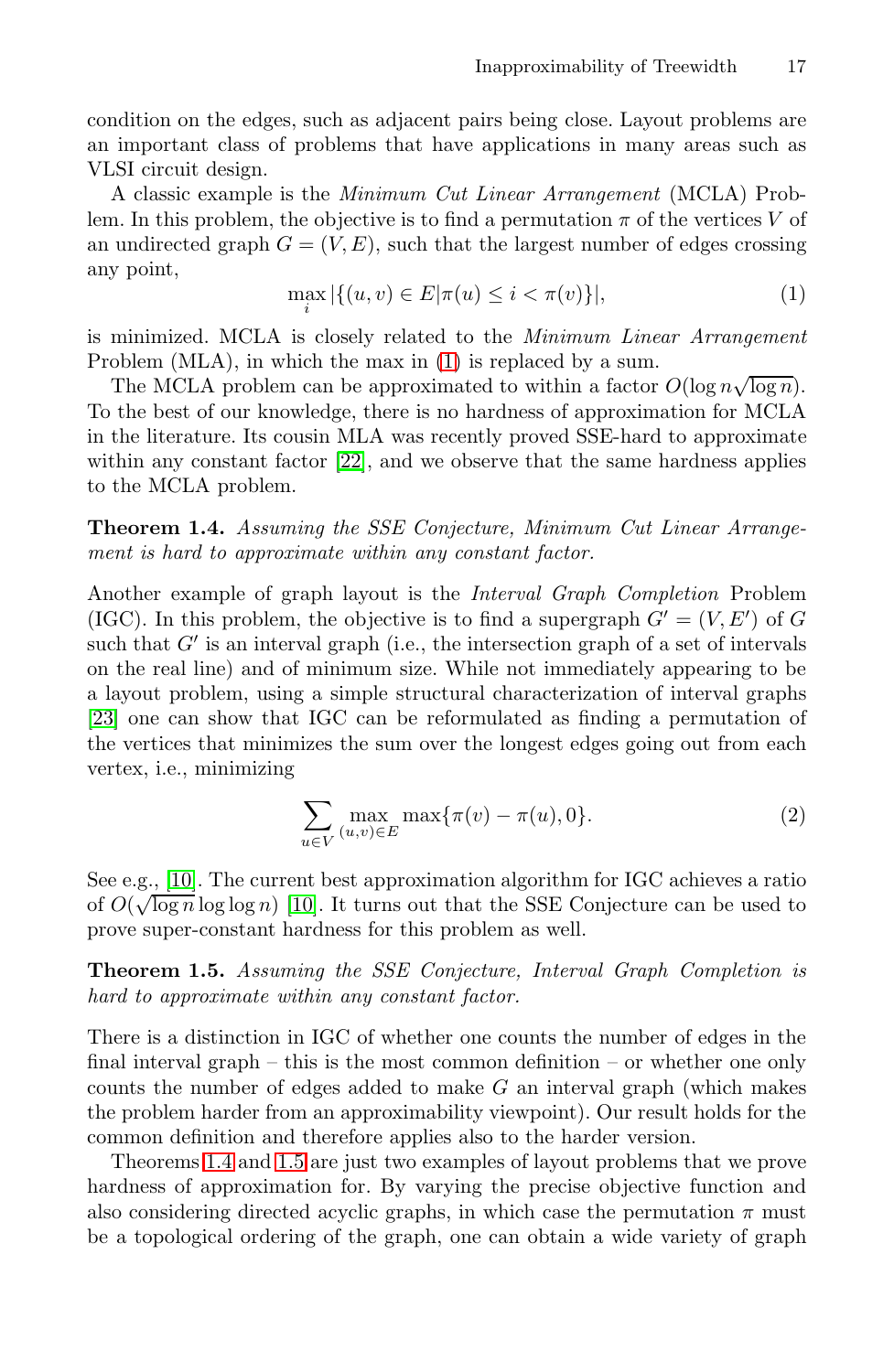<span id="page-5-0"></span>layout problems. We consider a set of eight such problems, generated by three natural variations (see Section 2.1 for precise details), and show super-constant SSE-based hardness for all of them in a unified way. This set of problems includes MLA, MCLA, and IGC, but not problems such as Bandwidth (but on the other hand, strong NP-hardness inapproximability results for Bandwidth are already known [12]). See Table 1 in Section 2.1 for a complete list of problems covered.

**Theorem 1.6.** *Assuming the SSE Conjecture, all problems listed in Table 1 (see page 20) are hard to approximate to within any constant factor.*

Let us now return to the pro[blem](#page-3-0)s di[scus](#page-3-1)sed in the previous sections. It should not be surprising that the one-shot black pebbling problem is equivalent to a graph layout problem: the one-shot constraint reduces the problem to determining in which order to pebble the vertices; such an o[rder](#page-5-0)ing induces a pebbling strategy in an obvious way. For the black-white case, it is known that the oneshot black-white pebbling cost of  $D$  is interreducible with a layout problem on an undirected graph G. Both of these layout problems are included in the set of problems we show hardness for, so Theorems 1.2 and 1.3 follow immediately from Theorem 1.6.

Turning to the width paramete[rs,](#page-2-0) [tr](#page-2-0)eewidth is equivalent to a graph layout problem called elimination width. Here the objective function is somewhat more intricate than in the set of basic layout problems we consider in Theorem 1.6, but we are able to extend those results to hold also for elimination width. Pathwidth is also known to be equivalent to a certain graph layout problem, and in fact is equivalent to the layout problem which one-shot black-white pebbling reduces to. We use these connections to prove the hardness of approximation for both treewidth and pathwidth, thereby obtaining Theorem 1.1.

#### **1.4 Previous [Wor](#page-11-13)k**

As the reader may have noticed, for all the [pro](#page-11-13)blems mentioned, the best current algorithms achieve similar poly-logarithmic approximation ratios. Given their close relation, this is of course not surprising. Most of the algorithms are obtained by recursively applying some algorithm for the c-balanced separator problem, An improved algorithm for c-balanced separator will also improve the approximation algorithms for the various layout problems. On the other hand, hardness of approximating c-balanced separator [22] does not necessarily imply hardness of approximating layout problems.

On the hardness side, our work builds upon the work of [22], which showed that the SSE Conjecture implies superconstant hardness of approximation for MLA (and for c-balanced separator). The only other hardness of relative approximation that we are aware of for these problems is a result of Ambühl et al. [1], showing that MLA does not have a PTAS unless NP has randomized subexponential time algorithms.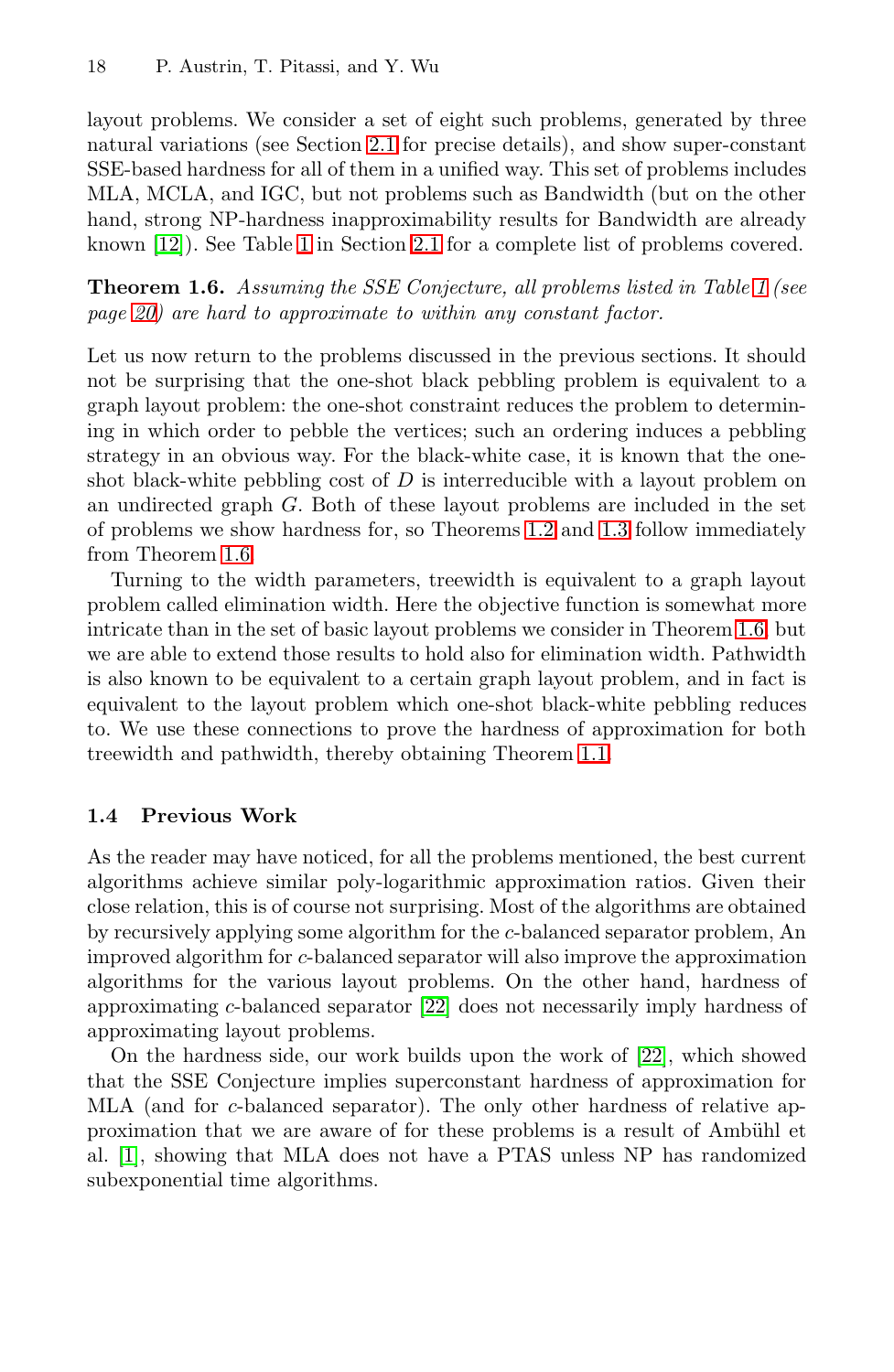### <span id="page-6-0"></span>**1.5 Organization**

The outline for the rest of the paper is as follows. In Section 2, we formally define the layout problems studied as well as treewidth and pathwidth. Section 3 gives a high level overview of the reductions used, and some concluding remarks and open problems are given in Section 4. Full proofs can be found in the full version of the paper [4].

## **2 Definitions and Preliminaries**

#### **2.1 Graph Layout Problems**

In this section, we describe the set of graph layout problems that we consider. A problem from the set is described by three parameters, giving rise to several different problems. These three parameters are by no means the only interesting graph layout problems (and some of the settings give rise to more or less uninteresting layout problems). However, they are sufficient to capture the problems we are interested in except treewidth, which in principle could be incorporated as well though we refrain from doing so in order to keep the definitions simple (see Section 2.2 for more details).

First a word on notation. Throughout the paper,  $G = (V, E)$  denotes an undirected graph, and  $D = (V, E)$  denotes a directed (acyclic) graph. Letting  $n$  denote the number of vertices of the graph, we are interested in bijective mappings  $\pi : V \to [n]$ . We say that an edge  $(u, v) \in E$  *crosses* point  $i \in [n]$ (with respect to the permutation  $\pi$ , which will always be clear from context), if  $\pi(u) \leq i \leq \pi(v)$ .

We consider the following variations:

- 1. **Undirected or directed acyclic:** In the case of an undirected graph G, any ordering  $\pi$  of the vertices is a feasible solution. In the case of a DAG D, only the topological orderings of D are feasible solutions.
- 2. **Counting edges or vertices:** for a point  $i \in [n]$  of the ordering, we are interested in the set  $E_i(\pi)$  of edges crossing this point. When counting edges, we use the cardinality of  $E_i$  as our basic measure. When counting vertices, we only count the set of vertices  $V_i$  to the left of i that are incident upon some edge crossing i. In other words,  $V_i$  is the projection of  $E_i(\pi)$  to the left-hand side vertices. Formally:

$$
E_i(\pi) = \{ e \in E \mid \pi(u) \le i < \pi(v) \text{ where } e = (u, v) \}
$$
\n
$$
V_i(\pi) = \{ u \in V \mid \pi(u) \le i < \pi(v) \text{ for some } (u, v) \in E \}
$$

We refer to  $|E_i(\pi)|$  or  $|V_i(\pi)|$  (depending on whether we are counting edges or vertices) as the *cost* of  $\pi$  at *i*.

3. **Aggregation by sum or max:** given an ordering  $\pi$ , we aggregate the costs of each point  $i \in [n]$ , by either summation or by taking the maximum cost.

Given these choices, the objective is to find a feasible ordering  $\pi$  that minimizes the aggregated cost.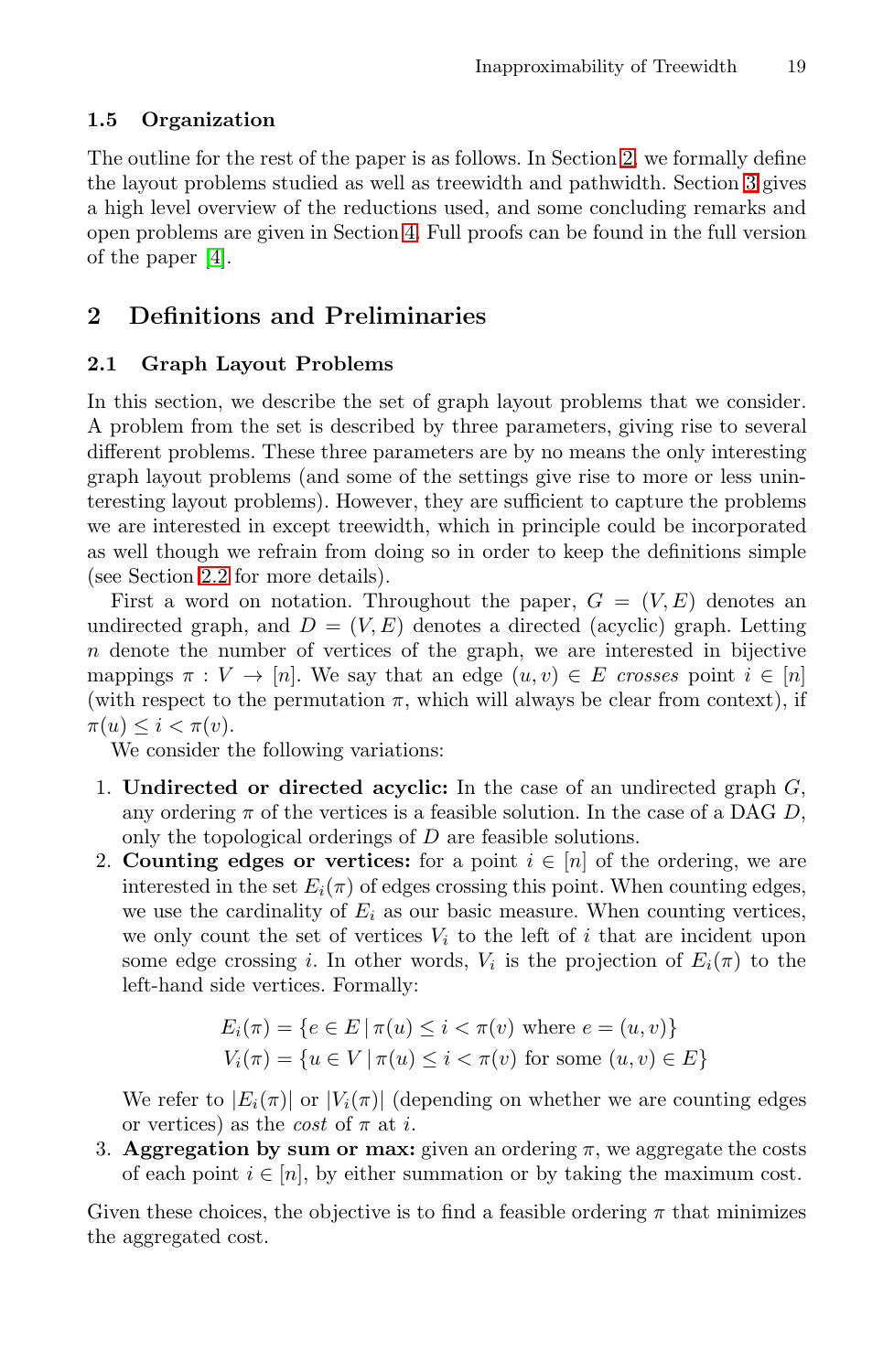**Definition 2.1** *(Layout value). For a graph* H *(either an undirected graph* G *or a DAG* D*), a cost function* C *([eithe](#page-3-2)r* E *or* V *), and an aggregation function*  $\arg g : \mathbb{R}^* \to \mathbb{R}$  *(either*  $\Sigma$  *or* max*), we define* Layout $(H; C, \text{agg})$  *as the minimum aggregated cost over all feasible orderings of* H*. Formally:*

<span id="page-7-1"></span>
$$
\textsf{Layout}(H;C,\text{agg}) = \min_{\text{feasible } \pi} \underset{i \in [n]}{\text{agg }} |C_i(\pi)|.
$$

*Example 2.2.* Layout $(G; E, \max) = \min_{\pi} \max_{i \in [n]} |E_i(\pi)|$ , where  $\pi$  ranges over all orderings of  $V(G)$ . This we recognize from Section 1.3 as the Minimum Cut Linear Arrangement value of G.

Combining the different choices gives rise to a total of eight layout problems (some more natural than others). Several of these appear in the literature under one or more names, and some turn out to be equivalent<sup>1</sup> to problems that at first sight appear to be different. We summarize some of these names in Table 1 (in some cases the standard definitions of these problems look somewhat different than the unified definition given here, e.g., for pathwidth, one-shot pebblings, and interval graph completion).

<span id="page-7-0"></span>

| Problem   |               |     | Also known as / Equivalent with             |
|-----------|---------------|-----|---------------------------------------------|
| undir.    | edge          |     | sum Minimum/Optimal Linear Arrangement      |
| undir.    | edge          |     | max Minimum Cut Linear Arrangement          |
|           |               |     | CutWidth                                    |
|           |               |     | undir. vertex sum Interval Graph Completion |
|           |               |     | SumCut                                      |
|           |               |     | undir. vertex max Pathwidth                 |
|           |               |     | One-shot Black-White Pebbling               |
|           |               |     | Vertex Separation                           |
| DAG       | edge          |     | sum Minimum Storage-Time Sequencing         |
|           |               |     | Directed MLA/OLA                            |
| DAG       | $_{\rm edge}$ | max |                                             |
| $\rm DAG$ | vertex sum    |     |                                             |
|           |               |     | DAG vertex max One-shot Black Pebbling      |
|           |               |     | Register Sufficiency                        |

**Table 1.** Taxonomy of Layout Problems

## <span id="page-7-2"></span>**2.2 Treewidth and Pathwidth**

**Definition 2.3 (Tree decomposition, Treewidth).** Let  $G = (V, E)$  be a *graph,* T *a tree, and let*  $V = (V_t)_{t \in T}$  *be a family of vertex sets*  $V_t \subseteq V$  *indexed by the vertices*  $t$  *of*  $T$ *. The pair*  $(T, V)$  *is called a* tree decomposition *of*  $G$  *if it satisfies the following three conditions:*

<sup>1</sup> Here, we consider two optimization problems equivalent if there are reductions between them that change the objective values by at most an additive constant.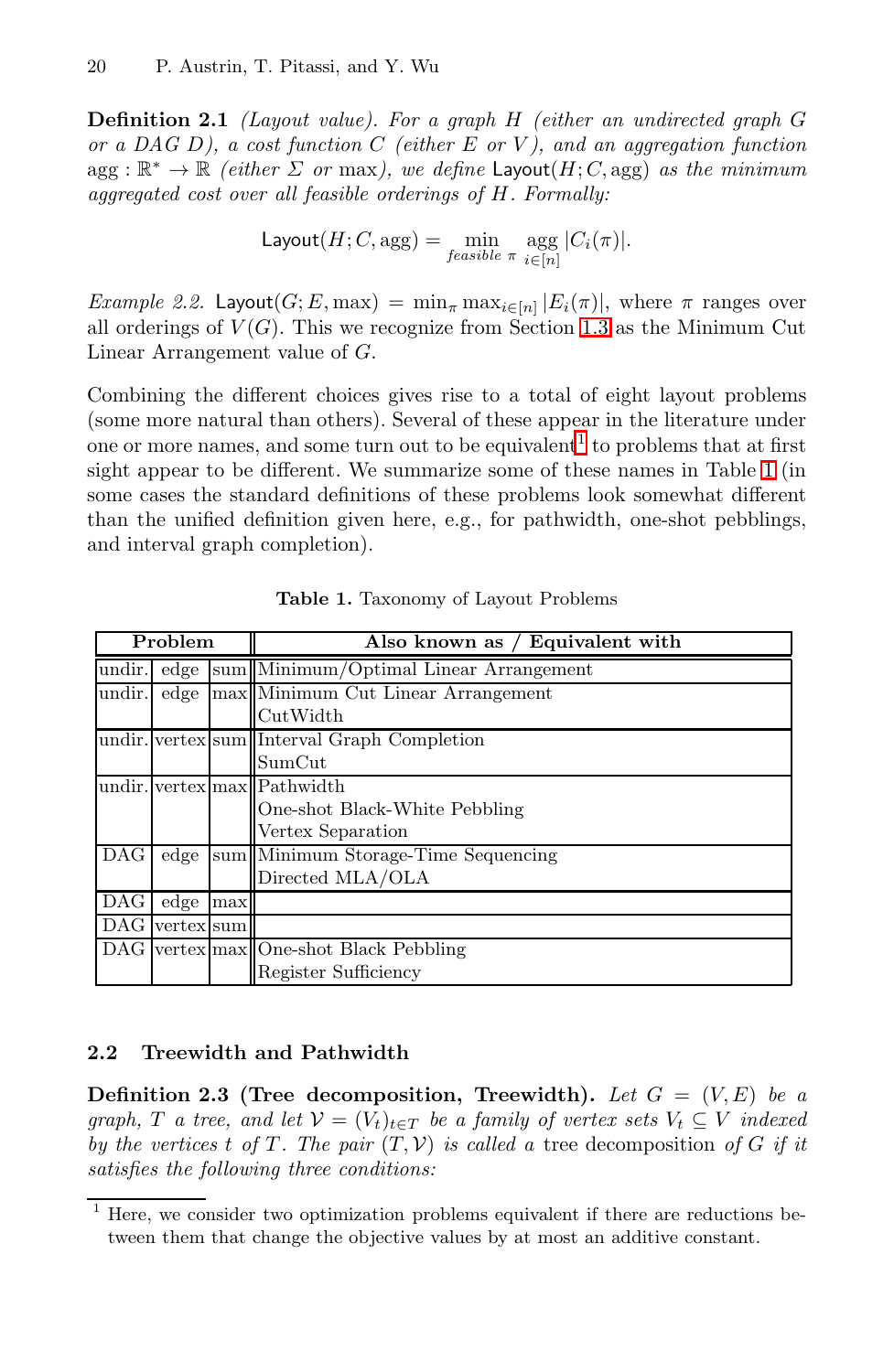$(T1)$   $V = \bigcup_{t \in T} V_t$ ;

*(T2)* for [e](#page-11-15)very edge  $e \in E$ [,](#page-6-0) there exists a  $t \in T$  such that both endpoints of e lie  $in$   $V_t$ *;* 

*(T3) for every vertex*  $v \in V$ ,  $\{t \in T \mid v \in V_t\}$  *is a subtree of*  $T$ .

*The width of*  $(T, V)$  *is the number* max $\{|V_t| - 1 | t \in T\}$ , and the treewidth of G, *denoted*  $tw(G)$ *, is the minimum width of any tree decomposition of G.* 

Treewidth can be characterized in terms of elimination width, which is another example of a layout problem (see e.g., [6]). In principle this layout problem can be formulated in the framework of Section 2.1, but the choice of cost function is [no](#page-11-16)w more involved than the vertex- and edge-counting considered there.

**Definition 2.4 (Path decomposition, Pathwidth).** *Given a graph* G*, we say that*  $(T, V)$  *is a* path decomposition of G *if it is a tree decomposition of* G *and* T *is a path. The* pathwidth *of* G*, denoted* pw(G)*, is the minimum width of any path decomposition of* G*.*

As claimed earlier, pathwidth is in fact equivalent with a graph layout problem:

**Theorem 2.5 ([16]).** For every graph G,  $pw(G) = \text{Lawout}(G; V, \text{max})$ , also *known (among many other names) as the "vertex separation" number of* G*.*

## **2.3 Small Set Expansion Conjecture**

In this section we define the SSE Conjecture. Let  $G = (V, E)$  be an undirected d-regular graph. For a set  $S \subseteq V$  of vertices, we write  $\Phi_G(S)$  for the (normalized) edge expansion of S,

$$
\Phi_G(S) = \frac{|E(S, V \setminus S)|}{d|S|}
$$

The Small Set Expansion Problem with parameters  $\eta$  and  $\delta$ , denoted  $\mathsf{SSE}(\eta, \delta)$ , asks if G has a small set S which does [not](#page-11-8) expand or whether all small sets are highly expanding.

**Definition 2.6** (SSE $(\eta, \delta)$ ). *Given a d-regular graph*  $G = (V, E)$ , SSE $(\eta, \delta)$  *is the problem of distinguishing between the following two cases:*

**Yes** *There is an*  $S \subseteq V$  *with*  $|S| = \delta |V|$  *and*  $\Phi_G(S) \leq \eta$ *.* **No** For every  $S \subseteq V$  with  $|S| = \delta |V|$  it holds that  $\Phi_G(S) \geq 1 - \eta$ .

This problem was introduced by Raghavendra and Steurer [21], who conjectured that the problem is hard.

**Conjecture 2.7 (Small Set Expansion Conjecture).** *For every* η > 0*, there is a*  $\delta > 0$  *such that*  $SSE(\eta, \delta)$  *is NP-hard.* 

As has become common for a conjecture like this (such as the Unique Games Conjecture), we say that a problem is *SSE-hard* if it is as hard to solve as the SSE problem. Formally, a decision problem  $P$  (e.g., a gap version of some optimization problem) is *SSE-hard* if there is some  $\eta > 0$  such that for every  $\delta > 0$ , SSE $(\eta, \delta)$  polynomially reduces to P.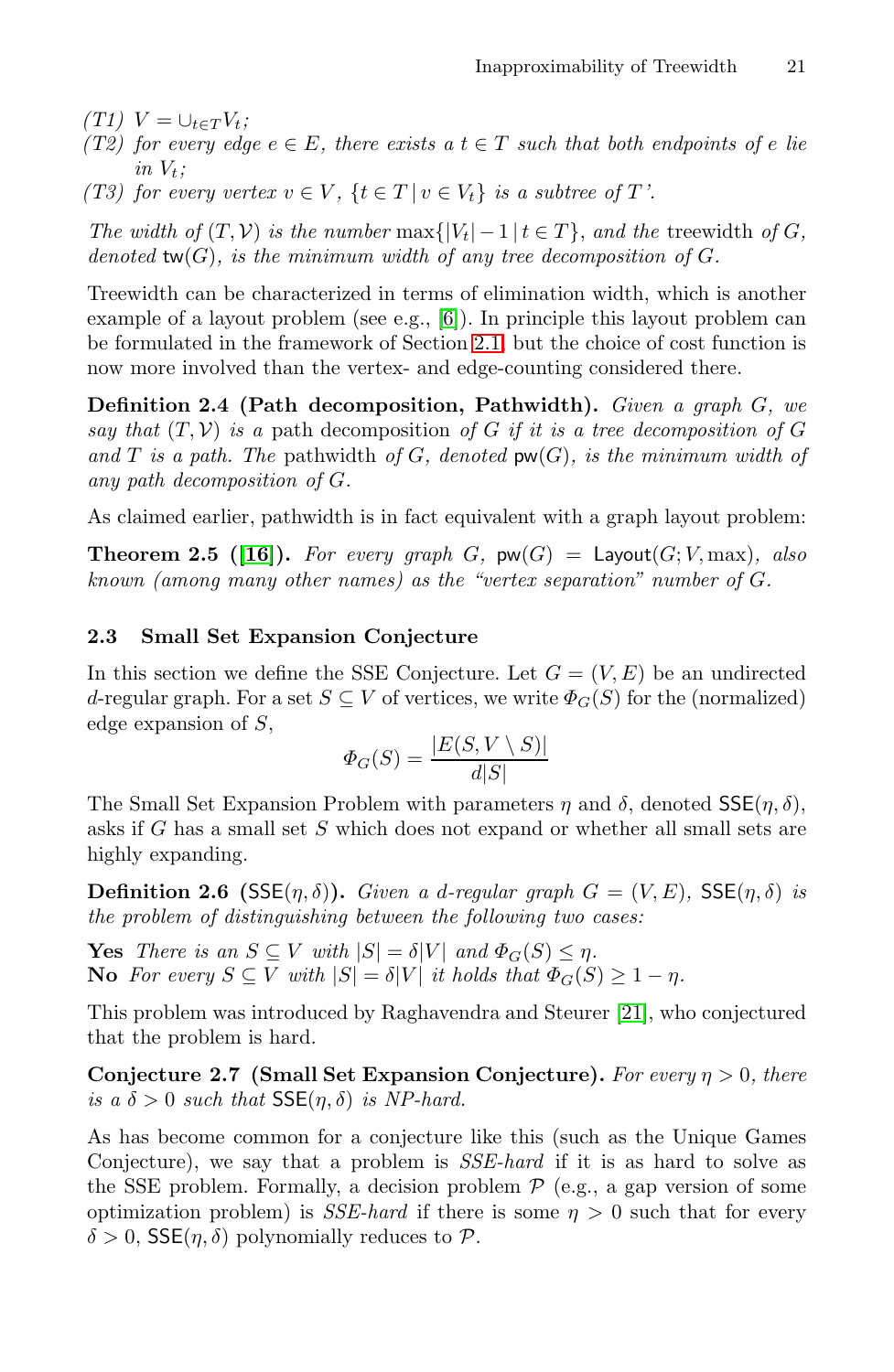# **3 Brie[f](#page-11-13) [O](#page-11-13)verview of Reductions**

We now give a very brief overview of the reductions used to prove that the layout problems of Table 1 are SSE-hard to approximate within any constant factor. The details of these reductions can be found in the full version of the paper [4].

For the two undirected edge problems (i.e., MLA and MCLA), the hardness follows immediately from the strong form of the SSE Conjecture – for the case of MLA this was proved in [22] and the proof for MCLA is similar. This is our starting point for the remaining problems. Unfortunately, the results do not follow from hardness for MLA/MCLA in a black-box way; for the soundness analyses we end up having to use the expansion properties of the original SSE instance.

We then give a reduction from MLA/MCLA with expansion, to the four directed problems. This reduction simply creates the bipartite graph where the vertex set is the union of the edges and vertices of the original graph  $G$ , with directed arcs from an edge  $e$  to the vertices incident upon  $e$  in  $G$ . The use of direction here is crucial: it essentially ensures that both the vertex and edge counts of any feasible ordering corresponds very closely to the number of edges crossing the point in the induced ordering of G.

To obtain hardness for the remaining two undirected problems, we perform a similar reduction as for the directed case, creating the bipartite graph of edgevertex incidences. However, since we are now creating an undirected graph, we can no longer force the edges to be chose[n be](#page-3-0)fore the vertices upon which they are incident, which was a key property in the reduction for the directed case. In order to overcome this, we duplicate each original vertex a large number of times. This gives huge penalties to orderings which do not "essentially" obey the desired direction of the edges, and makes the reduction work out.

The results for treewidth follows from an additional analysis of the instances produced by the reduction for undirected vertex problems. Finally, the reduction for directed problems, implying hardness for one-shot black pebbling, does not produce the kind of "nice" instances promised by Theorem 1.2. We give some additional transformation to achieve these properties in the full version as well.

Figure 1 gives a high-level overview of these reductions.



**Fig. 1.** Overview of Reductions. Dashed arrows indicate that the reduction is obtained by the identity mapping, whereas solid arrows indicate a nontrivial transformation from one problem to the other.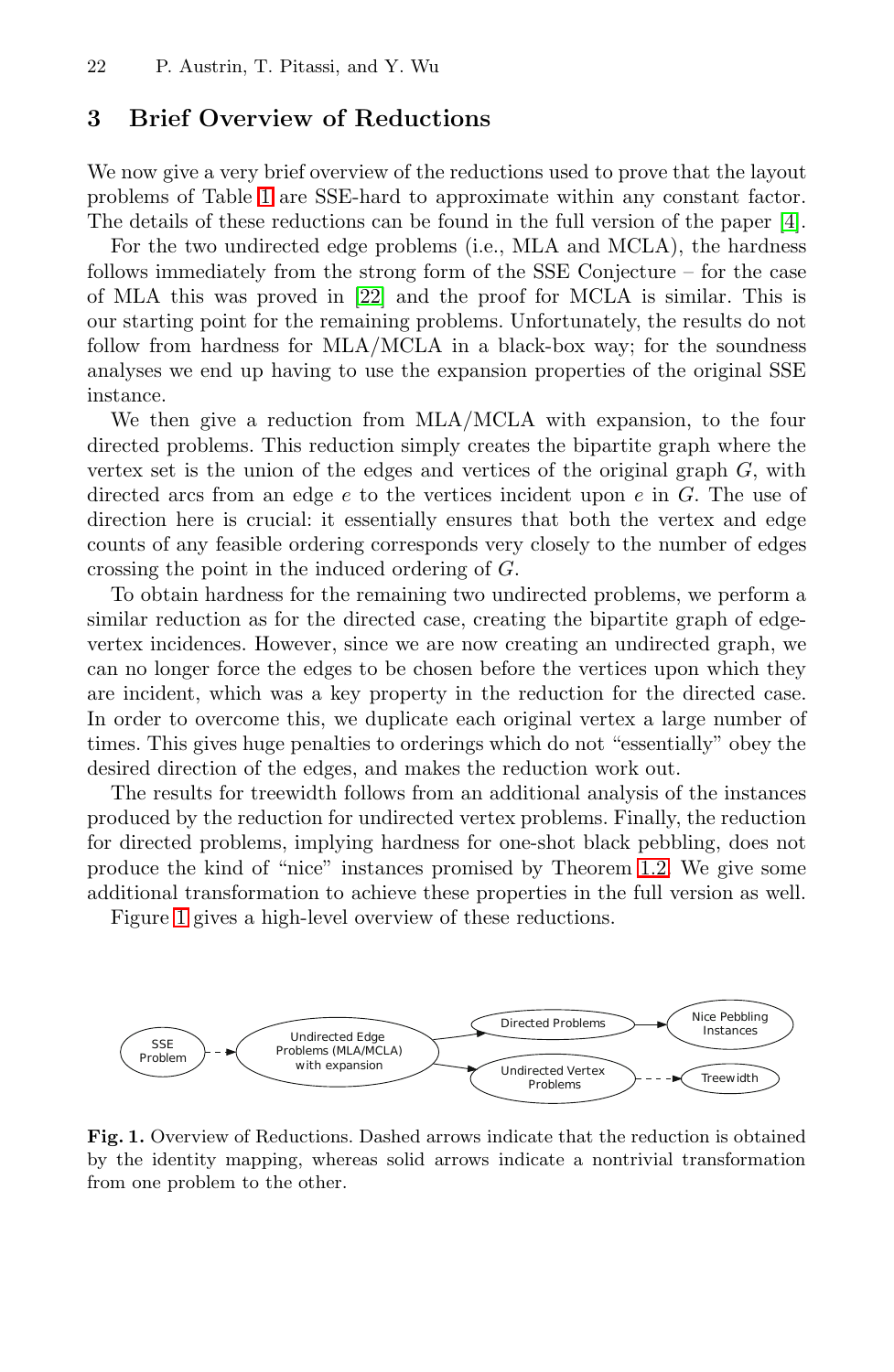# **4 Conclusion and Open Problems**

We proved SSE-hardness of approximation for a variety of graph problems. Most importantly we obtained the first inapproximability result for the treewidth problem. Some remarks are in order. The status of the SSE conjecture is, at this point in time, very uncertain, and our results should therefore not be taken as absolute evidence that there is no polynomial time approximation for (e.g.) treewidth. However, at the very least, our results do give an indication of the difficulty involved in obtaining such an algorithm for treewidth, and builds a connection between these two important problems. We also find it remarkable how simple our reductions and proofs are. We leave the choice of whether to view this as a healthy sign of strength of the SSE Conjecture, or whether to view it as an indication that the conjecture is too strong, to the reader.

There are many important open questions and natural avenues for further work, including:

- 1. It seems plausible that these results can be extended to a wider range of graph layout problems. For instance, our two choices of aggregators max and  $\Sigma$  can be viewed as taking  $\ell_{\infty}$  and  $\ell_1$  norms, and it seems likely that the results would apply for any  $\ell_p$  norm (though we are not aware of any previous literature studying such variants).
- 2. It would be nice to obtain hardness of approximation result for our problems based on a weaker hardness assumption such as UGC. It is conjectured in [22] that the SSE conjecture is equivalent to UGC. Alternatively, it would be nice to show that hardness of some of our problems imply hardness for the SSE Problem.
- <span id="page-10-1"></span><span id="page-10-0"></span>3. For pebbling, it would be very interesting to obtain results for the unrestricted pebbling problems (for which finding the exact pebbling cost is even PSPACE-hard). As far as we are aware, nothing is known for these problems, not even, say, whether one can obtain a non-trivial approximation in NP. As mentioned in the introduction, we are currently working on extending our one-shot pebbling results to bounded time pebblings. We have some preliminary progress there and are hopeful that we can relax the pebbling results to a much larger class of pebblings.

# **References**

- [1] Ambuhl, C., Mastrolilli, M., Svensson, O.: Inapproximability Results for Sparsest Cut, Optimal Linear Arrangement, and Precedence Constrained Scheduling. In: Proceedings of the IEEE Symposium on Foundations of Computer Science, pp. 329–337 (2007)
- [2] Arnborg, S., Corneil, D.G., Proskurowski, A.: Complexity of finding embeddings in a k-tree. SIAM J. Algebraic Discrete Methods 8, 277–284 (1987)
- [3] Arora, S., Barak, B., Steurer, D.: Subexponential Algorithms for Unique Games and Related Problems. In: FOCS, pp. 563–572 (2010)
- [4] Austrin, P., Pitassi, T., Wu, Y.: Inapproximability of treewidth, one-shot pebbling, and related layout problems. CoRR, abs/1109.4910 (2011)